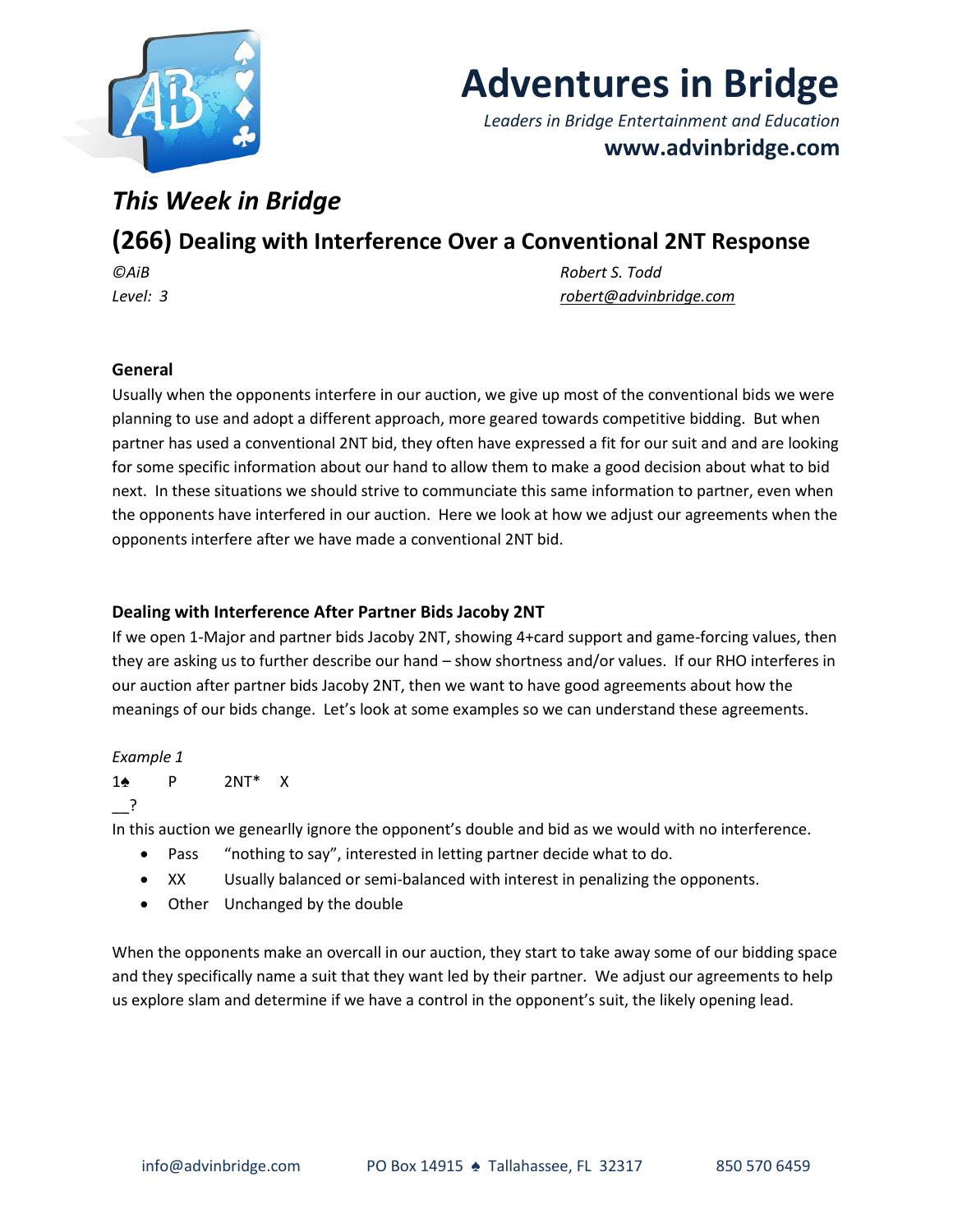# **Adventures in Bridge, Inc.** www.advinbridge.com



## *Example 2*

1♠ P 2NT\* 3♣

- $\overline{\phantom{a}}$  ?
	- Pass Balanced or Semi-balanced, no ♣ control.
	- X Penalty, ♣Hxx+ or better
	- 3♦\* ♦ shortness with ♣ control
	- 3♥\* ♥ shortness with ♣ control
	- 3♠\* ♣ shortness
	- 3NT Balanced,  $Rx + (2^{nd}$  round control)
	- 4♣ Balanced, ♣A (1<sup>st</sup> round control)

# *Example 3*

1♠ P 2NT\* 3♦

 $\overline{\phantom{a}}$  ?

- 
- Pass Balanced or Semi-balanced, no ♦ control.
- X Penalty, ♦Hxx+ or better
- 3♥\* ♥ shortness with ♦ control
- 3♠\* ♦ shortness
- 3NT Balanced,  $\blacklozenge$  Kx+ (2<sup>nd</sup> round control)
- 4♣ ♣ shortness with ♦ control
- $4 \bullet$  Balanced,  $\bullet$  A (1<sup>st</sup> round control)

# *Example 4*

- 1♠ P 2NT\* 3♥
- $\cdot$  ?
- 
- Pass Balanced or Semi-balanced, no ♥ control.
- X Penalty, ♥Hxx+ or better
- 3♠\* ♥ shortness
- 3NT Balanced,  $\nabla$ Kx+ (2<sup>nd</sup> round control)
- 4♣ ♣ shortness with ♥ control
- 4♦ ♦ shortness with ♥ control
- 4♥ Balanced, ♥A (1st round control)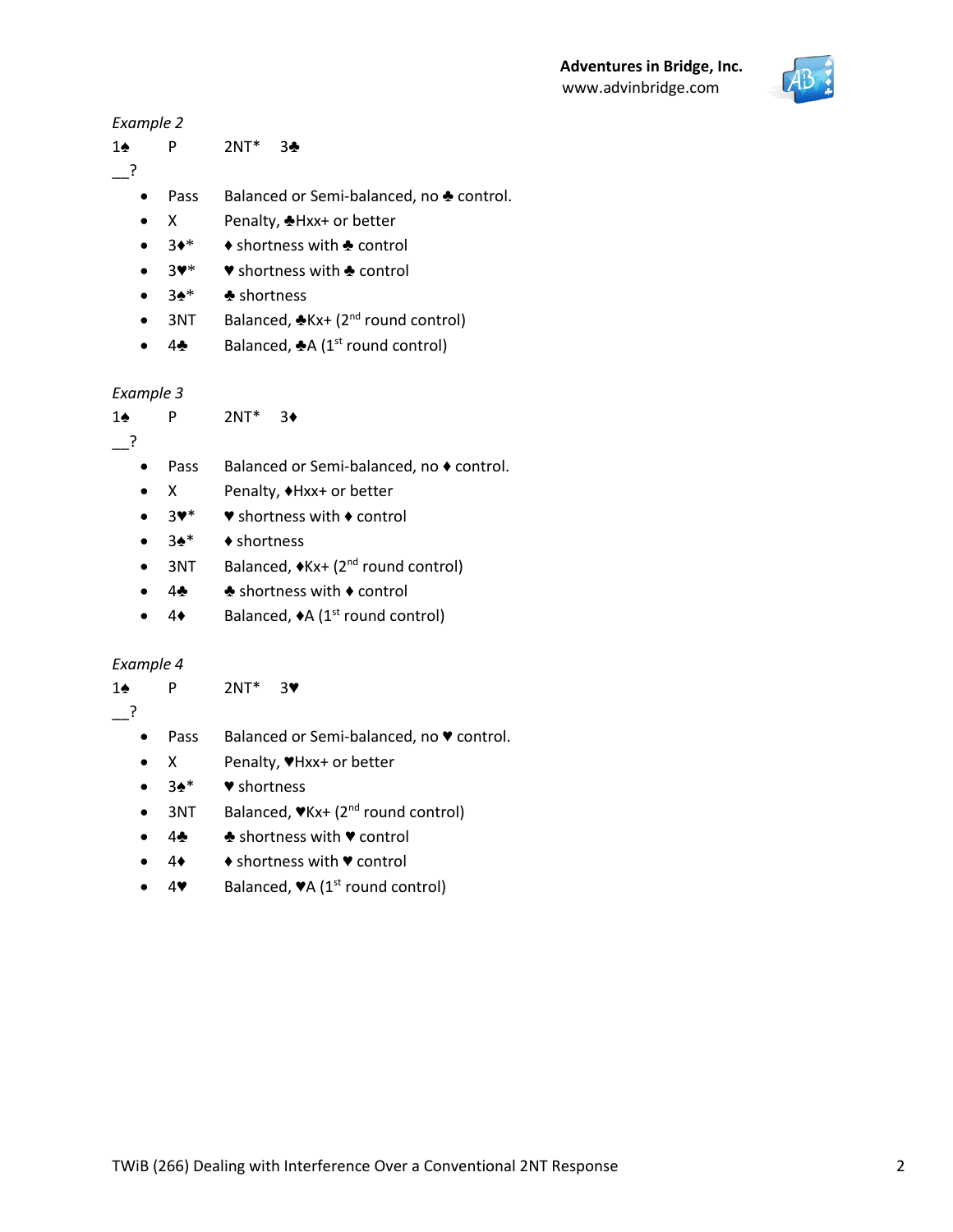

*Example 5*

1♠ P 2NT\* 3♠  $\cdot$  ?

This 3♠ bid ususally shows ♥ and a minor, so we treat this as similar to a 3♥ overcall.

- Pass Balanced or Semi-balanced
- X Penalty oriented, ♥Hxx+ or better
- 3NT Balanced,  $V_{\text{Kx+}}$  (2<sup>nd</sup> round control)
- 4♣ ♣ shortness with ♥ control
- 4♦ ♦ shortness with ♥ control
- $4$  $1<sup>st</sup>$  round  $\blacktriangledown$  control, Void or Balanced with  $\blacktriangledown A$

## *Overview of Meaning of Bids*

Our general summary of these agreemetns is as follows:

- Pass Nothing to say (X by partner after we pass is penalty).
- X Penalty
- New Suit shows shortness and promises a control in the opponent's suit.
- 3NT Balanced with  $2^{nd}$  round control in their suit (Kx+)
- Cuebid Balanced with  $1^{st}$  round control in their suit (Ax+)
- 3M Shortness in their suit (rebidding our suit shows a control in their suit).

# **Dealing with Interference After Partner Bids 2NT Ogust**

If we open the bidding with a 2-level preempt and partner responds 2NT, then standard bidding calls for us to show a feature, but many partnerships use an artificial response structure in an attempt to better describe their hand. After we preempt and partner responds 2NT Ogust, if RHO interferes in the bidding by overcalling at the 3-level, we lose valuable bidding space. There are two ways to handle this:

## *Example 6*

## 2♠ P 2NT 3♦

\_?

The first approach is to use a mostly unchanged system with stolen bid double.

- Pass\* My bid is below their 3♦ bid (which means 3♣\* was my bid Bad Suit, Bad Hand).
- X\* 3♦ was my bid (Good Suit, Bad Hand)
- Other Bids unchanged

Another approach is step-based, using X as Step 1, pass as Step 2, and then bids to show Step 3+.

- $X^*$  Step 1 = Bad Suit, Bad Hand
- Pass\* Step 2 = Good Suit, Bad Hand
- $\bullet$  3 $\bullet$  Step3 = Bad Suit, Good Hand
- $3 \cdot \bullet^*$  Step 4 = Good Suit, Good Hand, etc.

The system that is best to play usually is what fits with other partnership agreements for dealing with interference – ignoring the interference as much as possible or changing to a step-based approach.